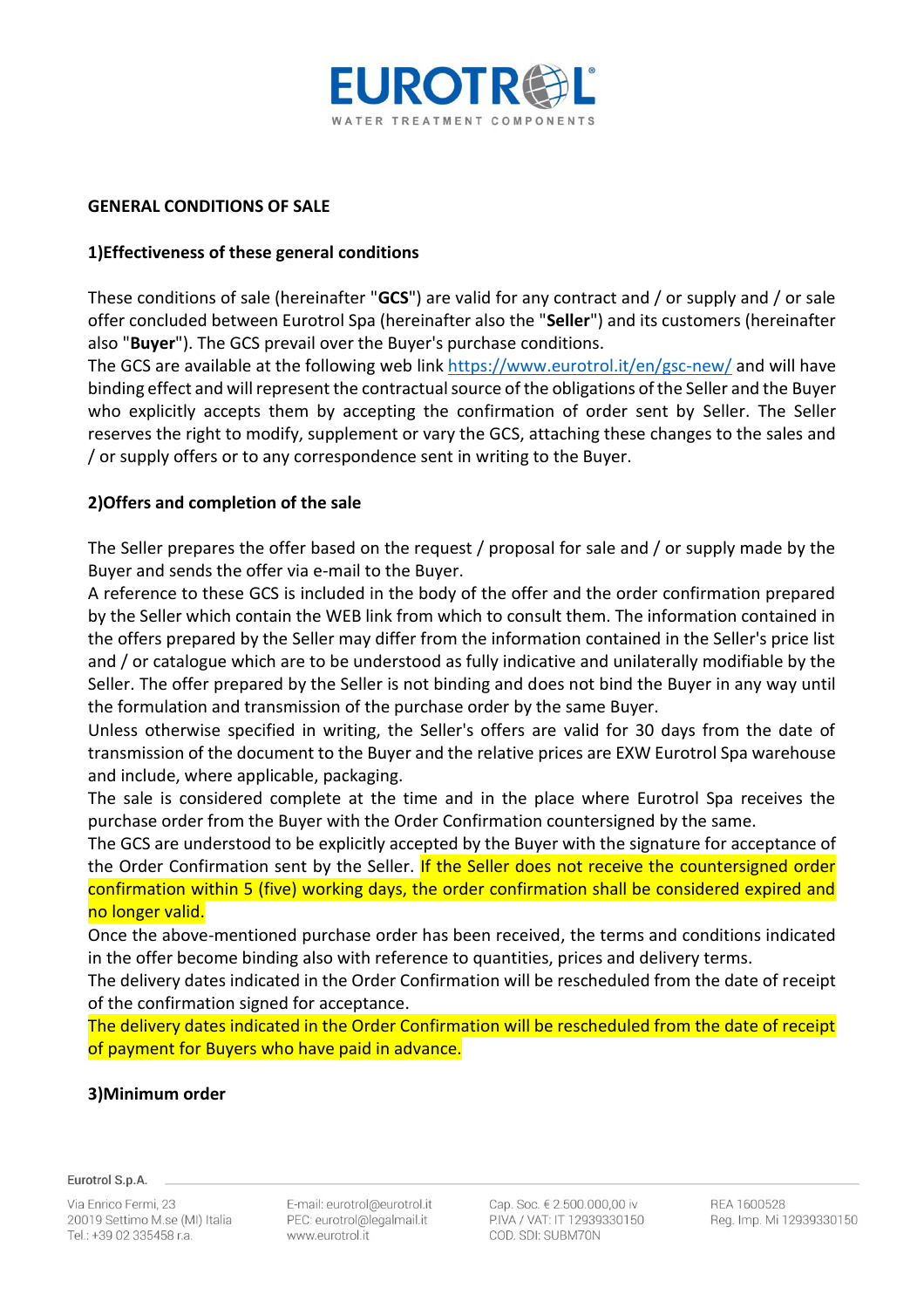

Orders made by the Buyer must have a minimum taxable value of  $\epsilon$  100, the Seller therefore reserves the right not to accept orders with a lower value. If such orders are accepted, an additional cost of  $\epsilon$  10 will be charged for management.

# **4)Terms of payment**

The terms of payment are those indicated in the Seller's offer sent to the Buyer. In no case will letters of credit and / or other means of payment separate from bank transfers and Ri.Ba. be accepted as payment methods.

# **5)Description of the products**

The description of the products in the offers prepared by the Seller is the only one that is binding on the Seller. On the contrary, the technical data sheets of the products and the information contained in the catalogue are not binding as they are subject to unilateral changes by the Seller. The Buyer must therefore rely solely on the description in the offer before signing and / or accepting the same offer or sending the related order to Eurotrol Spa.

# **6)Orders for products carried out on specific customer requests**

The sale and / or supply of specific products which, on the basis of the requests made by the Buyer, are not included in the Eurotrol Spa catalogue, are governed by independent contracts and / or agreements that supplement or modify these GCS.

# **7)Additions or changes to orders already issued**

The Seller reserves the right to make any additions and / or changes requested by the Buyer with reference to orders already sent to the Seller and in the act of being processed. In any case, the Buyer's requests for additions and changes will be considered as new and independent orders that will be processed in the manner provided for in these GCS.

# **8)Cancellation of the order and / or in any case withdrawal by the Buyer**

The cancellation of an order received by the Seller in the manner set forth in Article 2 above, may only take place with the Seller's written consent, provided that no more than five (5) working days have elapsed since the Seller received the order confirmation countersigned by the Buyer. In case of orders cancelled by the Buyer who has already been notified of the details for the collection of the goods, the same shall be charged 10% of the total taxable amount of the cancelled order as a contribution towards the cost of returning the goods to the warehouse.

# **9)Prices and taxes**

#### Eurotrol S.p.A.

Via Enrico Fermi, 23 20019 Settimo M.se (MI) Italia Tel.: +39 02 335458 r.a.

E-mail: eurotrol@eurotrol.it PEC: eurotrol@legalmail.it www.eurotrol.it

Cap. Soc. € 2.500.000.00 iv P.IVA / VAT: IT 12939330150 COD, SDI: SUBM70N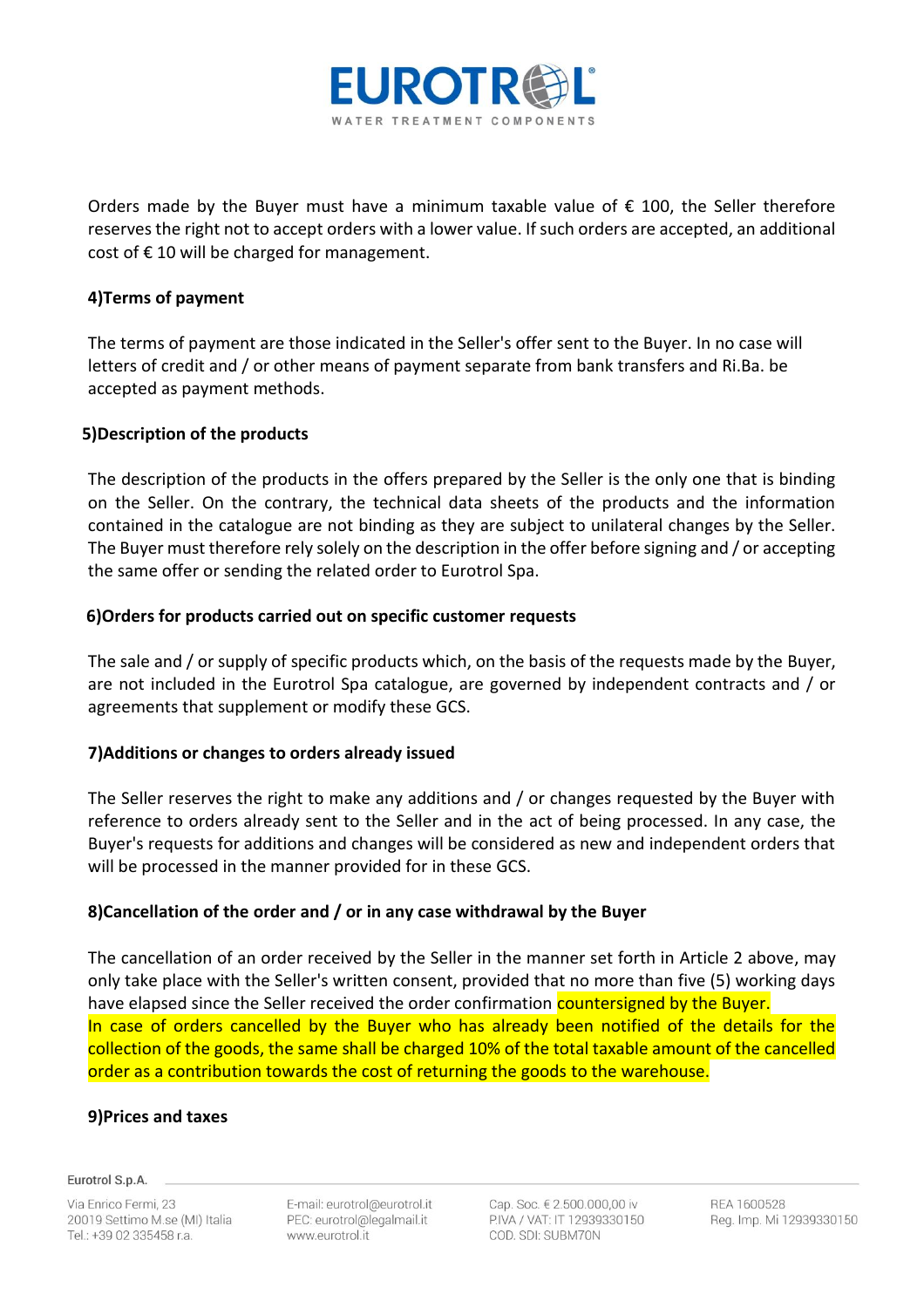

Unless otherwise specified:

a) the prices of the products do not include VAT, which must be paid upon delivery or in accordance with the specific provisions indicated in the sales invoice.

b) Taxes, duties, shipping costs not agreed with the Seller, insurance, installation costs and related training of the Buyer's and / or end user's personnel are neither included nor provided for in the prices indicated in the offer for the purchase of products.

c) The Seller reserves the right to increase prices at any time.

d) The new sales prices will be applied with reference to the dates of delivery of the goods and not to the date of confirmation of the order, without any obligation on the Seller's side to resend an Order Confirmation with updated prices.

### **10)Terms of delivery**

Unless otherwise agreed in writing, any delivery term also provided for in the offer is not binding for the Seller and is merely indicative.

The Seller reserves the right to make partial deliveries.

The Seller reserves the right to refuse orders with mandatory / binding delivery terms indicated by the Buyer in writing when placing the order.

# **11)Shipping**

The goods travel at the Buyer's risk even if shipped carriage paid.

The Buyer must check the quantities and conditions of the goods upon receipt; any complaints must be sent in writing to the Seller no later than ten (10) working days from receipt of the goods (in any case taking into account the Seller's closing calendar).

In any case, it is understood that:

a) even if the Seller takes delivery of the goods on behalf and in the interest of the Buyer, the Buyer must in any case take full responsibility for the relative transport, assuming all the consequent responsibilities even in the hypothesis of any damage and / or loss / loss suffered by the goods during transport.

b) The duty of inspection and acceptance of the Products is in any case always borne by the Buyer, who, upon taking delivery of the Products at his warehouse / factory, must immediately check the quantities and packaging of the Products and record any objection in the delivery note by refusing the goods or accepting them with reserve, making the related complaints against the Seller in compliance with the above term of ten (10) working days (always taking in consideration the Seller's closing calendar).

# **12)Delays in taking the goods stored in the Seller's warehouse**

Eurotrol S.p.A.

Via Enrico Fermi, 23 20019 Settimo M.se (MI) Italia Tel.: +39 02 335458 r.a.

E-mail: eurotrol@eurotrol.it PEC: eurotrol@legalmail.it www.eurotrol.it

Cap. Soc. € 2.500.000.00 iv P.IVA / VAT: IT 12939330150 COD. SDI: SUBM70N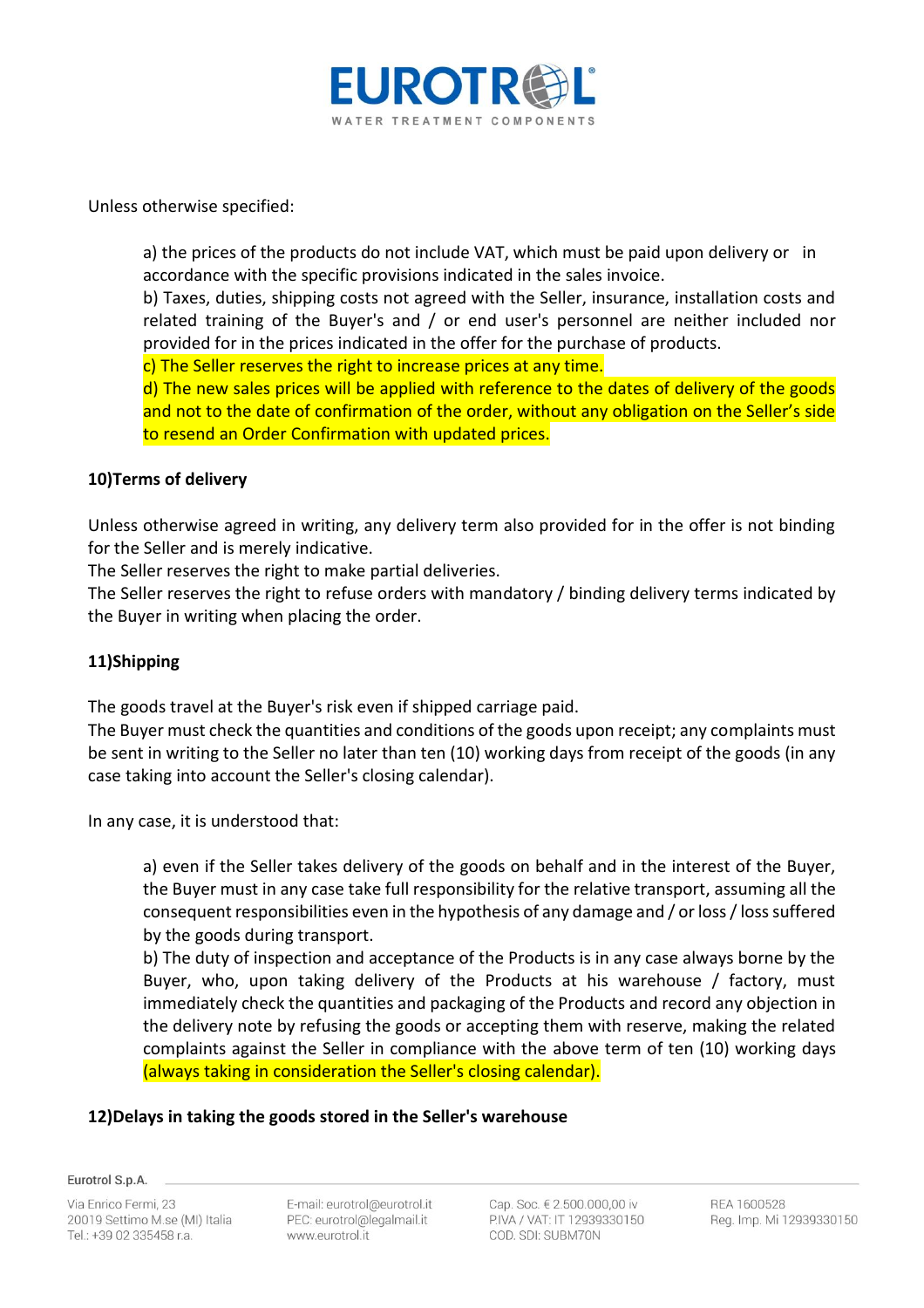

The date of collection of the goods indicated in the purchase order received by the Seller must be considered mandatory and may be waived and / or otherwise modified only with the prior written consent of the Seller.

In case of a delay of fifteen (15) working days (excluding the Seller's closing days) with respect to the date of collection of the goods, the order will be considered as cancelled and the Buyer shall be charged 10% of the taxable amount of the goods not collected.

# **13)Returns of material**

At the request of the Buyer, the Seller may consent in writing to the return and / or in any case to the giving back by the Buyer of all or part of the goods referred to in a specific purchase order. The Buyer's request for total or partial return of the goods must in any case be received in writing by the Seller no later than 60 (sixty) calendar days from the date on which the goods in question were delivered to the Buyer's warehouse / factory.

If the request is accepted by the Seller, it is in any case understood and agreed that:

a) shipping is at the Buyer's expense.

b) A penalty equal to 20% of the taxable sales value of each returned material will be applied to the Buyer.

c) The goods must be returned within and not later than 30 (thirty) days from the date of acceptance of the return by the Seller.

d) Goods returned after 30 (thirty) days from the date of acceptance of the return by the Seller will be rejected.

If upon the return, the material turns out as incomplete and / or damaged in any part, including packaging, it will NOT be considered useful for resale; the Seller will then issue a return note to the Buyer for non-compliant material, reserving all claims for compensation and / or in any case any claim against the same Buyer, thus not issuing any credit note.

# **14)Warranties**

Goods considered to be defective, subject to written authorization from the Seller, may only be returned carriage paid, within and no later than 30 (thirty) days from the date of authorization from the Seller, at the expense of the Buyer, with accompanying information notes on the defect found. The purchased products are guaranteed to be free from defects from the date of production (if not available, from the date of shipment) for a period of 1 (one) year, except for:

a) 10 (ten) years: MWG brand pressure vessels

b) 5 (five) years: MWG brand cabinets and brine tanks, Structural brand pressure vessels In the event of a warranty claim for damage occurred during transport carried out by the Seller, the Buyer shall within no more than 8 (eight) working days:

Eurotrol S.p.A.

Via Enrico Fermi, 23 20019 Settimo M.se (MI) Italia Tel.: +39 02 335458 r.a.

E-mail: eurotrol@eurotrol.it PEC: eurotrol@legalmail.it www.eurotrol.it

Cap. Soc. € 2.500.000.00 iv P.IVA / VAT: IT 12939330150 COD. SDI: SUBM70N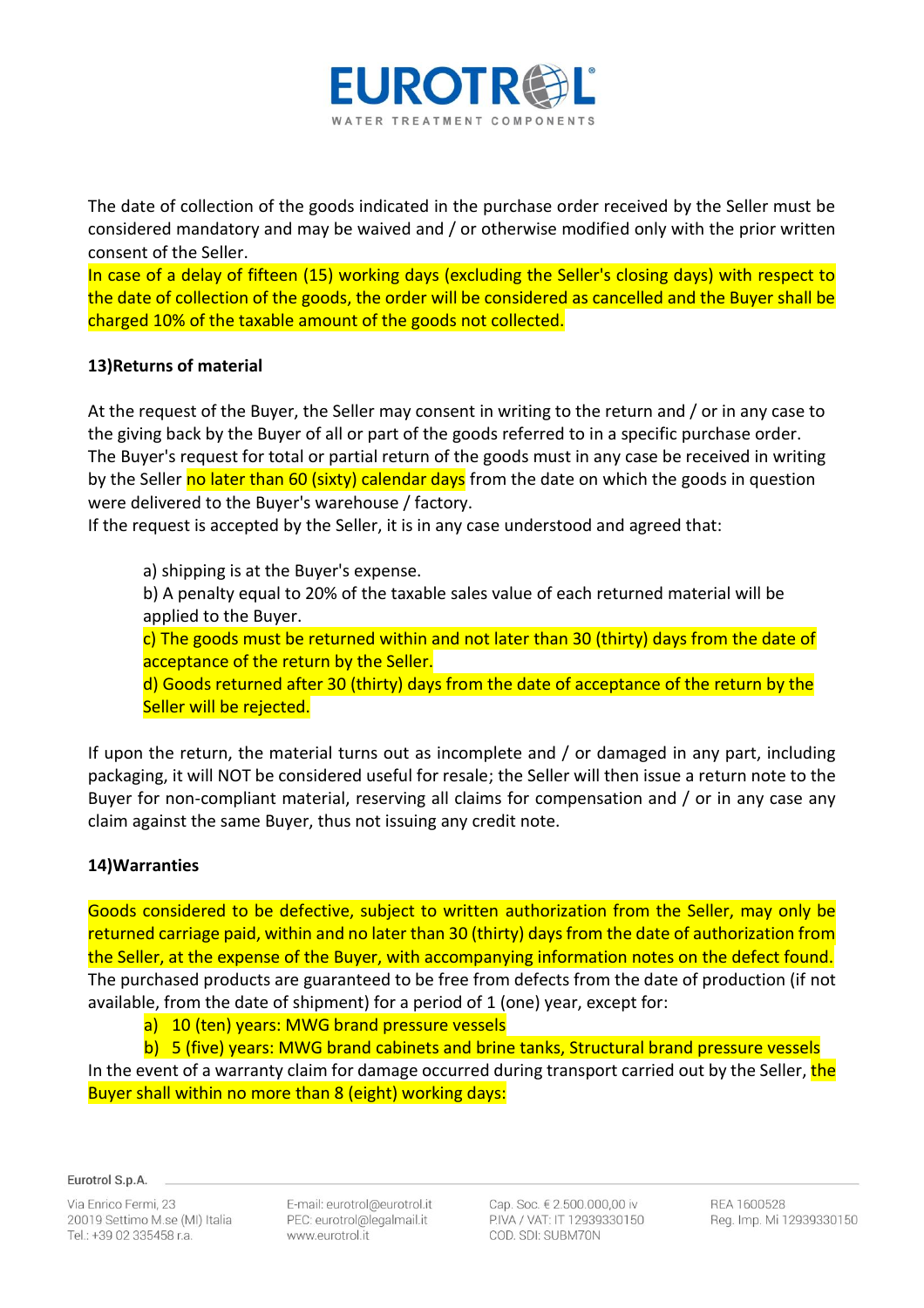

a) present a copy of the transport document indicating "material accepted with reserve". In the absence of such documentation, the opening of the Guarantee case will not take place. b) no dispute with reference to the quantity, quality, type, and packaging of the products may be made except through the communication affixed to the delivery note indicated in the previous period.

With reference to each warranty request sent in writing to the Seller, the Buyer must:

a) agree to make the disputed products available to the Seller for inspection; this inspection will be carried out by the Seller or by an expert appointed by the Seller or by the manufacturer of the goods.

b) Deliver to the Seller any ancillary documentation deemed essential for the analysis for the evaluation of the requested Warranty.

c) Any product, for which the documentation has not been delivered in compliance with the procedures and terms indicated here by the Seller, will not be considered approved and accepted.

Once the existence of the requirements for the validity / effectiveness of the guarantee has been recognized, the results of any analyses carried out on the products found to be defective will not give rise to minutes with technical details, as these operations are covered by industrial secrecy.

# **15)Non-payment or late payment**

In the event of non-payment or delayed payment, even partial, with respect to the agreed deadline and indicated in the invoice, the Seller may, without prior notice, suspend the commercial activities subject to each order and / or in any case suspend the relative deliveries until the balance due by the Buyer is paid. In any case, in the event of delayed payment at the agreed deadlines, interest on late payments will accrue in favour of the Seller, calculated at the official reference rate of the European Central Bank increased by 4 (four) points.

It is understood that ownership of the goods referred to in each order will remain with the Seller until full payment of the consideration by the Buyer.

The delay in payments will also cause the suspension of the warranty for the products sold.

In the event of failure or delayed payment, even partial, by the Buyer, the Seller will still have the right to suspend any deliveries still to be made or to consider the contract terminated by law pursuant to art. 1456 of the Civil Code, upon written notice to the Buyer.

The delivery dates indicated in the Order Confirmation will be rescheduled from the date of receipt of payment for Buyers who have paid in advance.

# **16)Force majeure**

Eurotrol S.p.A.

Via Enrico Fermi, 23 20019 Settimo M.se (MI) Italia Tel.: +39 02 335458 r.a.

E-mail: eurotrol@eurotrol.it PEC: eurotrol@legalmail.it www.eurotrol.it

Cap. Soc. € 2.500.000.00 iv P.IVA / VAT: IT 12939330150 COD. SDI: SUBM70N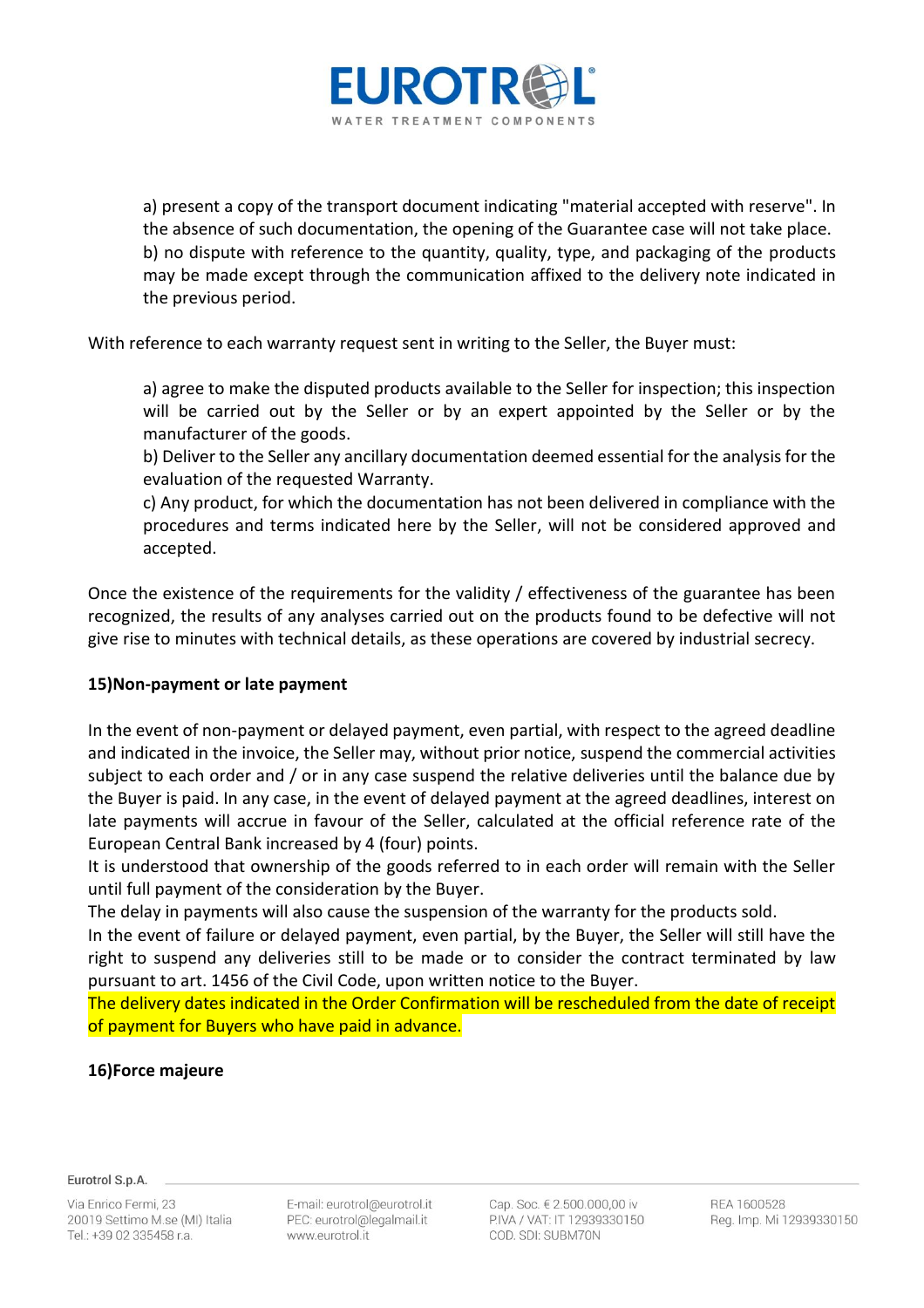

For reasons of force majeure we mean the completely sudden and / or unpredictable circumstances relating to the materials, people and / or organizations / states / companies directly or indirectly involved, that may make it impossible for the Seller to manage or fulfil the

order. Merely by way of example and not exhaustively, for reasons of force majeure we mean, without any limitation, strikes, lockouts, riots, provisions of the public administration, subsequent blocks of the possibility of export or import, embargoes, acts of war, various

impediments to third parties, technical complications occurred during the manufacturing of the product, natural disasters, pandemics etc.

# **17)Compliance with third party trade rules**

The Buyer undertakes not to sell US-made or European-made products in countries where there is a US and / or European Union embargo.

In this sense, it is understood that the Seller will not be able to ship the goods to the countries listed in the US Black List and / or the European Union, which the Buyer declares to be well aware of and which may in any case be subject to changes and additions.

# **18)Treatment of personal data**

The Buyer's personal data will be processed in accordance with the provisions of Italian and European law on the processing of personal data (Legislative Decree 10 August 2018 no. 101, GDPR). The Seller informs the Buyer that the Seller is the Data Controller, and that the Buyer's personal data are collected and processed exclusively for the execution of this agreement. The Buyer has the right to request the Seller to update, rectify, integrate, cancel and transform their

data into anonymous form.

# **19)Jurisdiction and applicable law**

Any dispute that may arise regarding the interpretation, validity, applicability, or termination of these GCS and of the individual contracts and / or supply and / or sale offers, is the exclusive competence of the Court of Milan.

The law applicable to these GCS and to individual supply and / or sales contracts is the Italian Law.

# **20)Final provisions**

The invalidity in whole or in part of individual provisions of these GCS does not affect the validity of the remaining provisions. These General Conditions of Sale are drawn up in two languages, Italian and English. In case of doubts about interpretation, the Italian version will prevail. Pursuant to and for the purposes of Articles 1341 and 1342 of the Italian Civil Code, the Buyer specifically approves the provisions referred to below:

Eurotrol S.p.A.

E-mail: eurotrol@eurotrol.it PEC: eurotrol@legalmail.it www.eurotrol.it

Cap. Soc. € 2.500.000.00 iv P.IVA / VAT: IT 12939330150 COD, SDI: SUBM70N